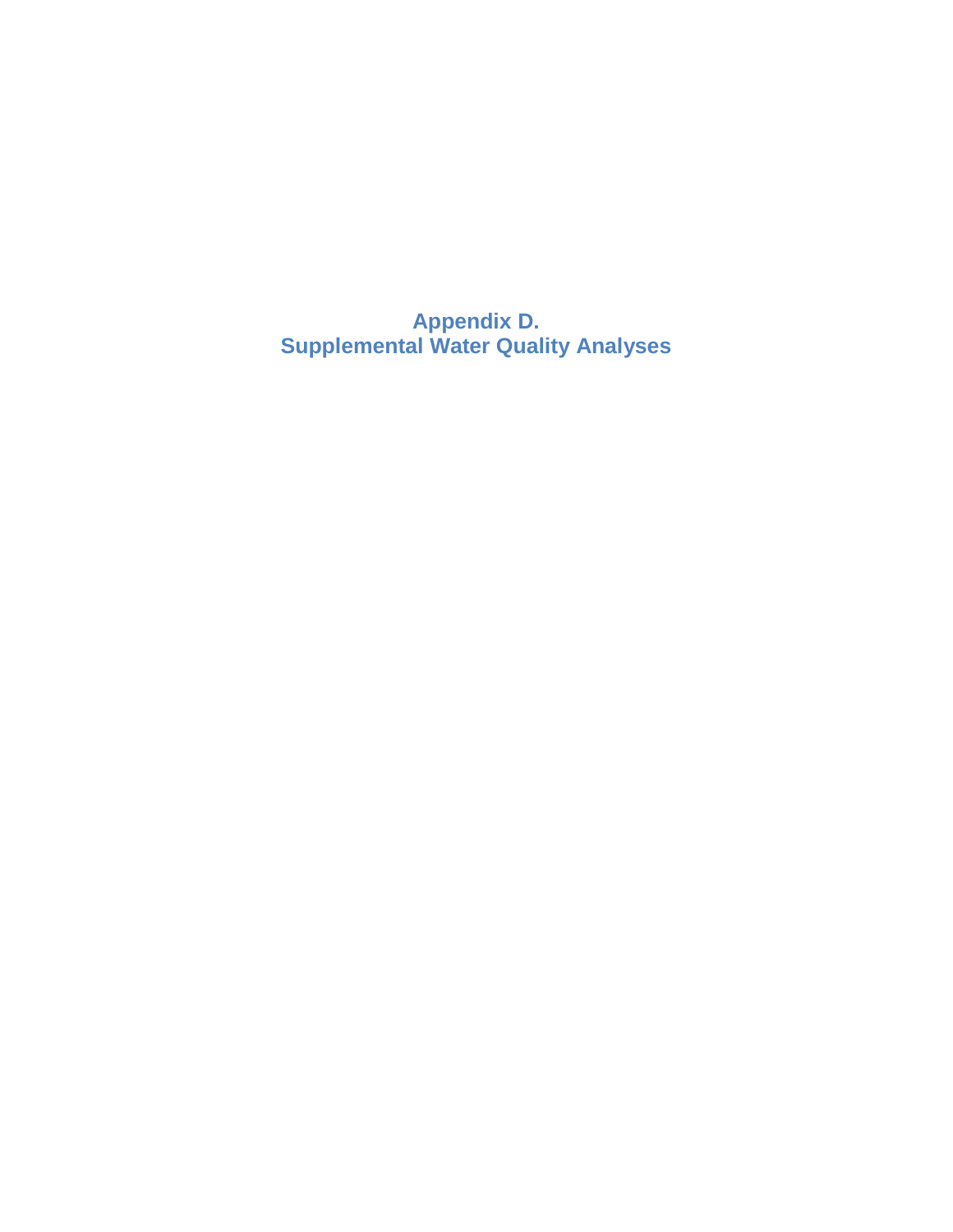## **Figures**

| Figure D-5. Dissolved oxygen, total phosphorus, and ammonia levels in Dry Creek at East Broadway |  |
|--------------------------------------------------------------------------------------------------|--|
|                                                                                                  |  |
| Figure D-6. Dissolved oxygen, total phosphorus, and ammonia levels in Dry Creek at the mouth     |  |
|                                                                                                  |  |
|                                                                                                  |  |
|                                                                                                  |  |
| Figure D-9. Dissolved oxygen, total phosphorus, and ammonia levels in Wolf Creek upstream of     |  |
|                                                                                                  |  |
| Figure D-10. Dissolved oxygen, total phosphorus, and ammonia levels in Wolf Creek at Stadium     |  |
|                                                                                                  |  |
|                                                                                                  |  |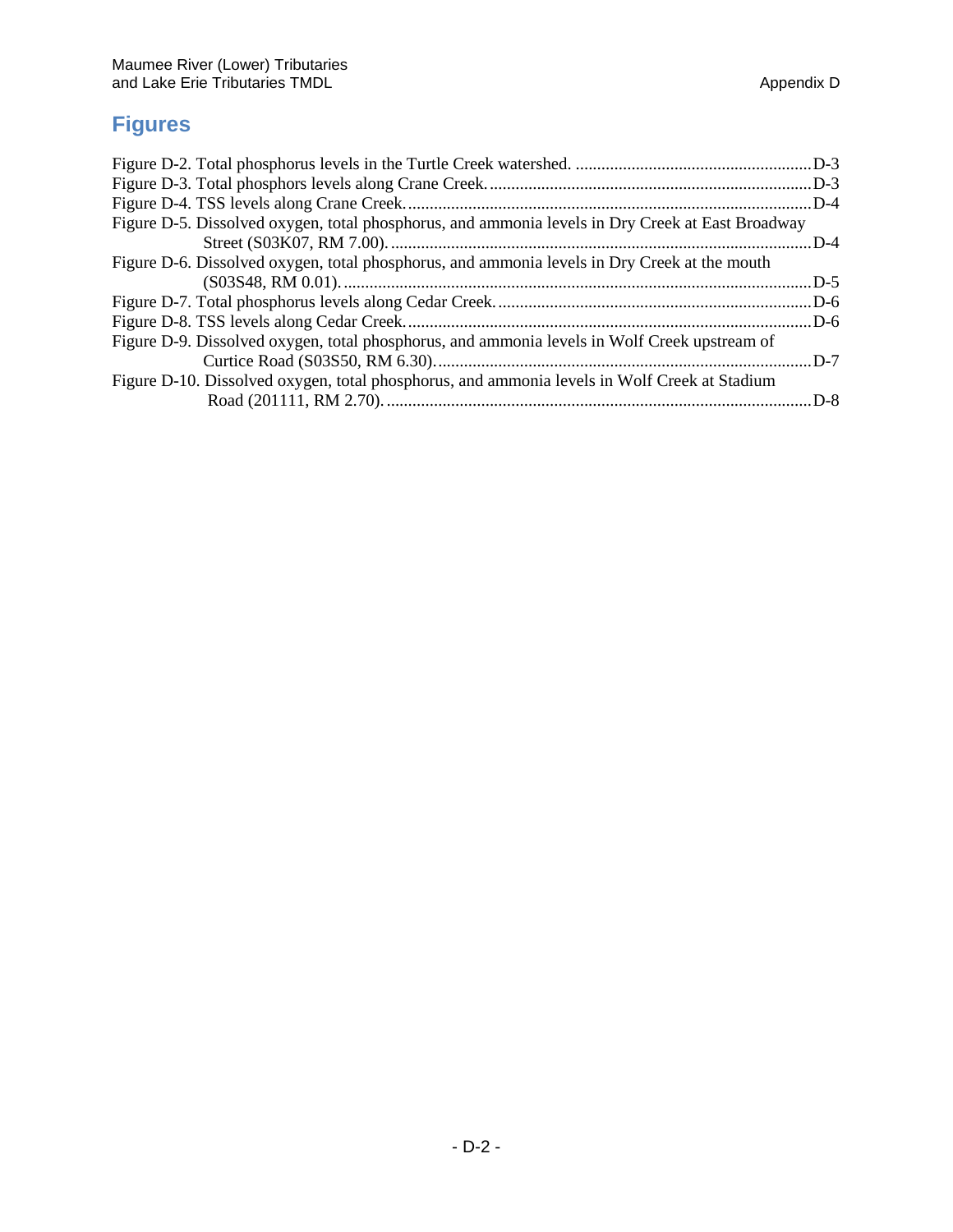

**Figure D-1. Total phosphorus levels in the Turtle Creek watershed.**



**Figure D-2. Total phosphors levels along Crane Creek.**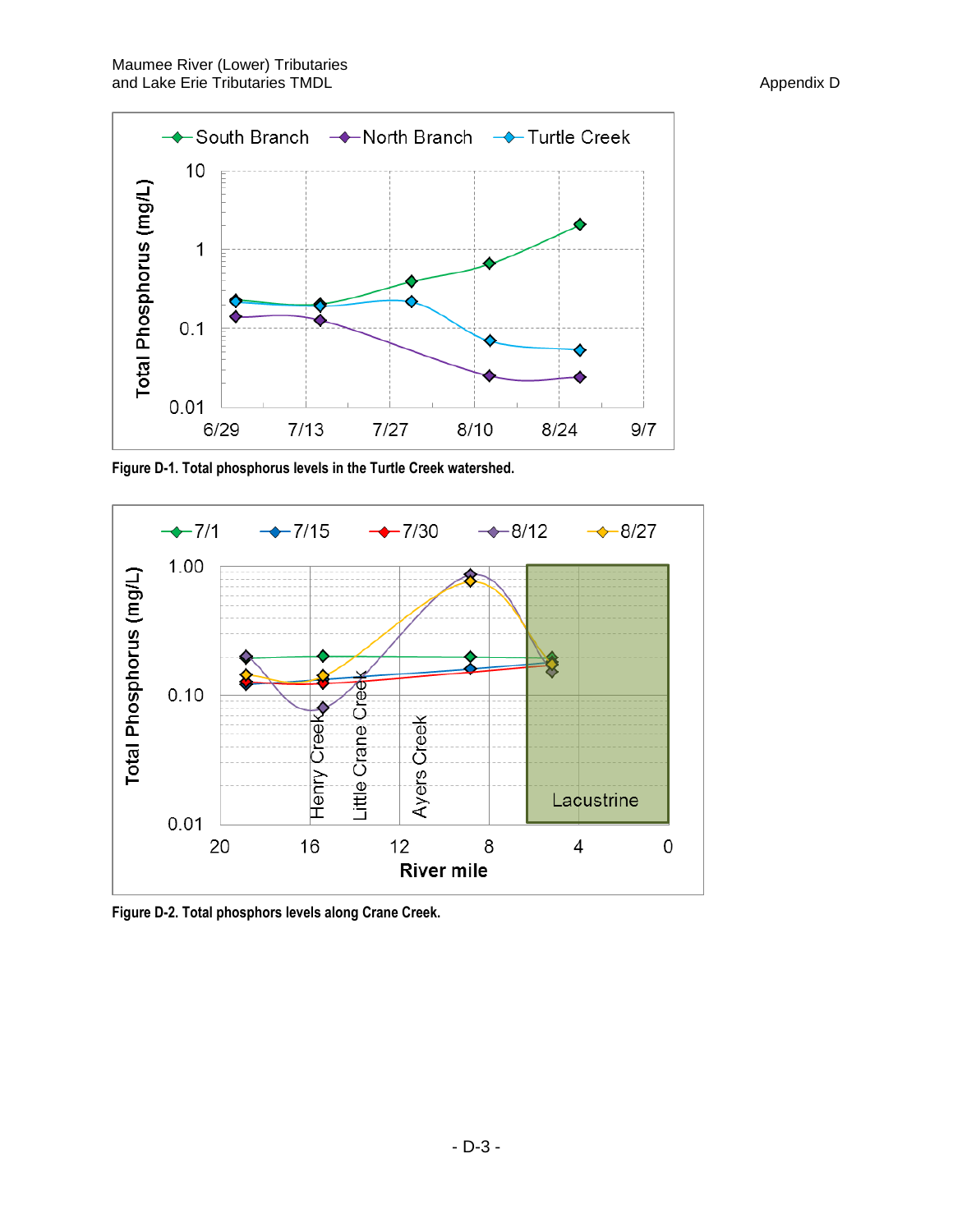





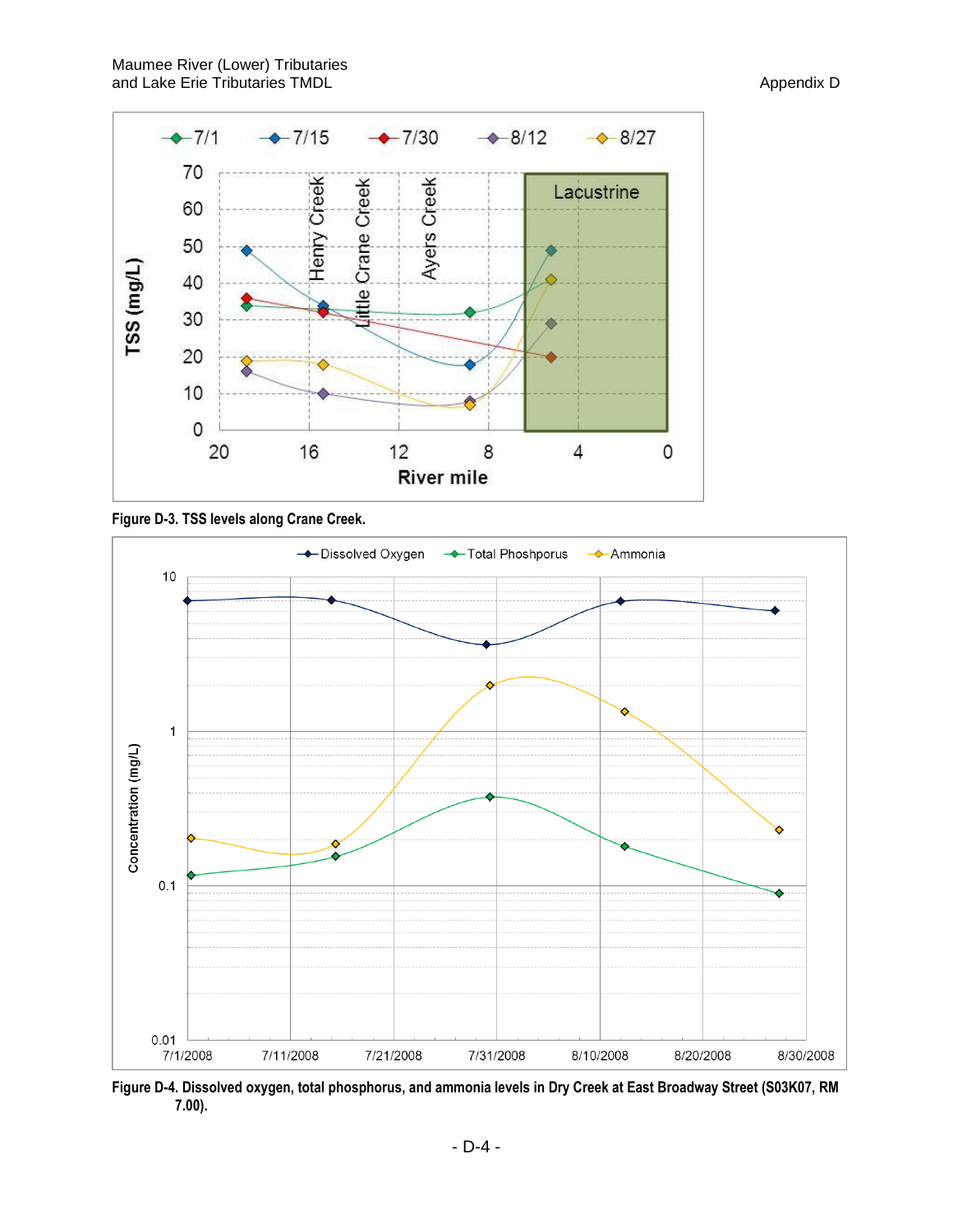

**Figure D-5. Dissolved oxygen, total phosphorus, and ammonia levels in Dry Creek at the mouth (S03S48, RM 0.01).**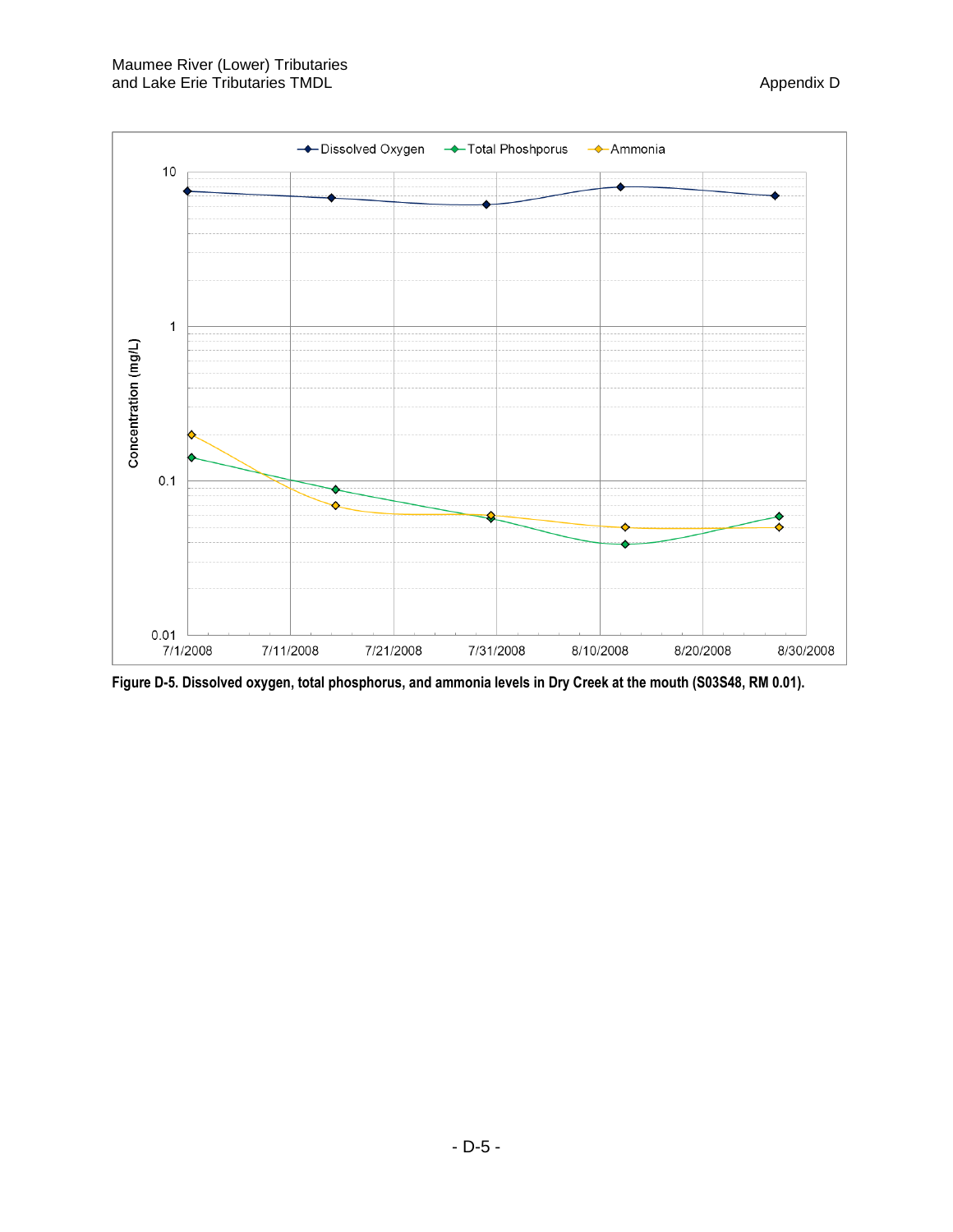

**Figure D-6. Total phosphorus levels along Cedar Creek.**



**Figure D-7. TSS levels along Cedar Creek.**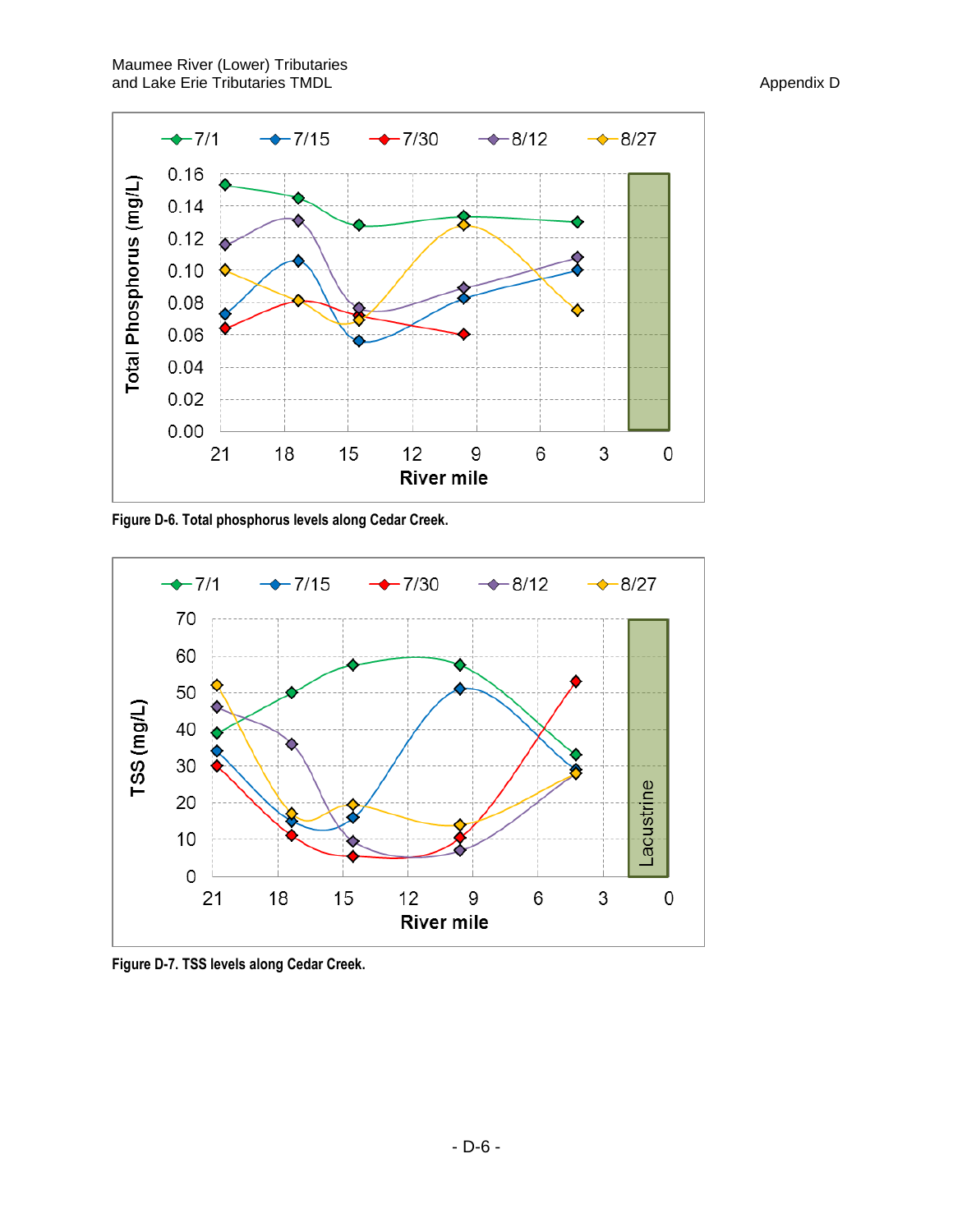

**Figure D-8. Dissolved oxygen, total phosphorus, and ammonia levels in Wolf Creek upstream of Curtice Road (S03S50, RM 6.30).**